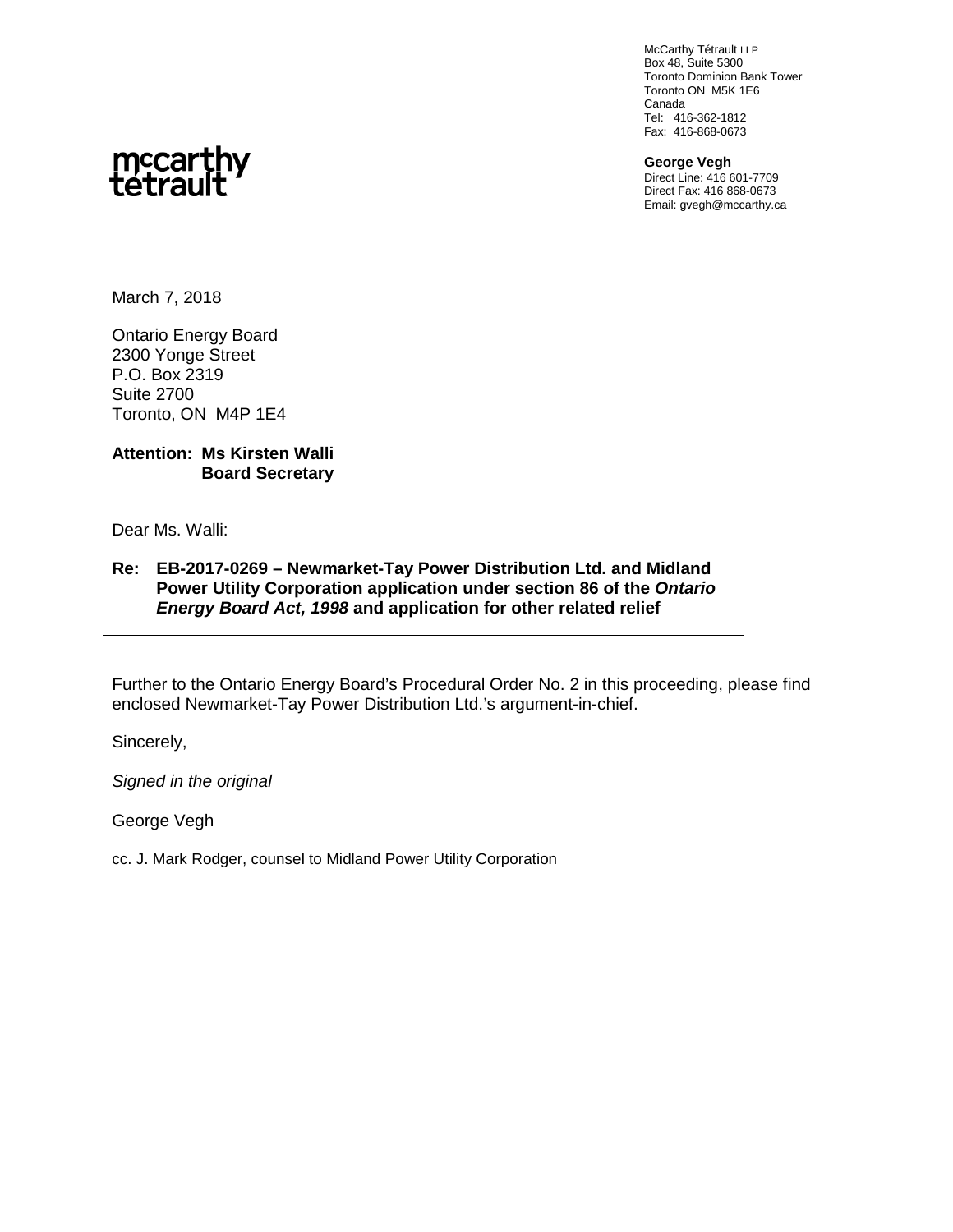#### **ONTARIO ENERGY BOARD**

**IN THE MATTER OF** an application by Newmarket-Tay Power Distribution Ltd. for leave to purchase all of the issued and outstanding shares of Midland Power Utility Corporation under section 86(2)(b) of the *Ontario Energy Board Act*, *1998* S.O. 1998, c. 15, (Schedule B) (the "**OEB Act**");

**AND IN THE MATTER OF** an application by Newmarket-Tay Power Distribution Ltd. for leave to amalgamate with Midland Power Utility Corporation under section 86(1)(c) of the OEB Act;

**AND IN THE MATTER OF** an application by Midland Power Utility Corporation for leave to transfer its distribution system to Newmarket-Tay Power Distribution Ltd. under section 86(1)(a) of the OEB Act;

**AND IN THE MATTER OF** an application by Midland Power Utility Corporation for approval to transfer its rate order to Newmarket-Tay Power Distribution Ltd. under section 18(1) of the OEB Act;

**AND IN THE MATTER OF** an application by Midland Power Utility Corporation to cancel its distribution licence pursuant to section 77(5) of the OEB Act; and

**AND IN THE MATTER OF** an application by Newmarket-Tay Power Distribution Ltd. for an order to amend Newmarket-Tay Power Distribution Ltd.'s licence pursuant to section 74 of the OEB Act.

#### **NEWMARKET-TAY POWER DISTRIBUTION LTD. ARGUMENT-IN-CHIEF**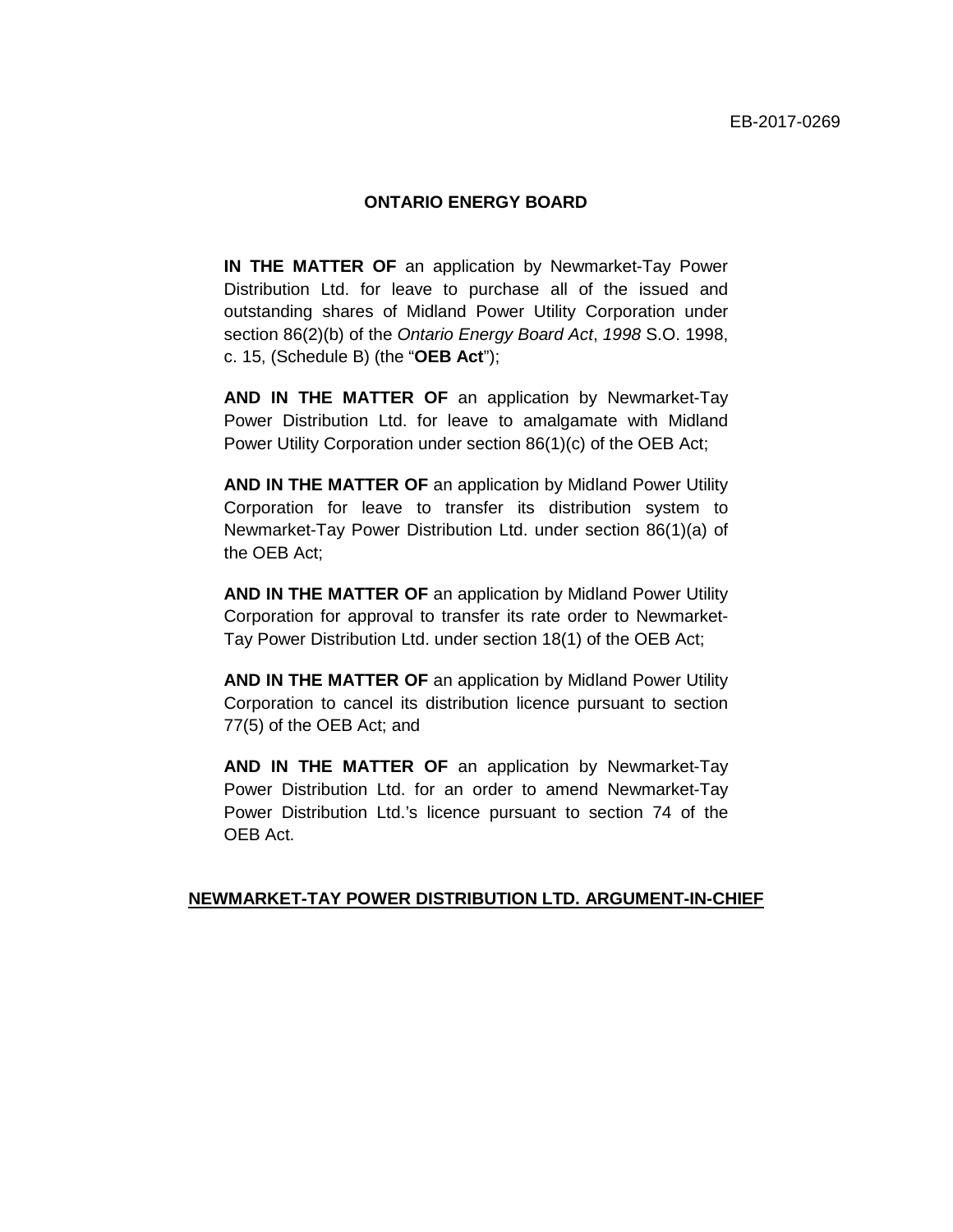## **INTRODUCTION**

- 1. Newmarket-Tay Power Distribution Ltd. and Midland Power Utility Corporation ("**NT Power**" and "**MPUC**" respectively, and together the "**Applicants**") filed an application (the "**Application**") on July 14, 2017 for Ontario Energy Board (the "**OEB**" or the "**Board**") approval of NT Power's purchase of MPUC's distribution system. Following the purchase by NT Power of the shares of MPUC, the two corporations will amalgamate promptly (the share purchase and the amalgamation together, the "**Proposed Transaction**") to form the consolidated utility (the "**Combined Utility**").
- 2. If approved, the Proposed Transaction is expected to generate significant efficiencies which will result in an overall positive effect with regards to customers of the Applicants in respect of prices and adequacy, reliability and quality of electricity service. MPUC customers are expected to benefit from NT Power's lower cost structures, and all customers will benefit from greater efficiencies and economies of scale. SAIDI and SAIFI and quality of electricity service is expected to remain strong.
- 3. The Proposed Transaction is also expected to have an overall positive effect with regards to economic efficiency, cost effectiveness and the maintenance of a financially viable electricity industry. The harmonization of NT Power and MPUC operational and administrative functions is expected to result in significant efficiencies and natural synergies. Moreover, NT Power has ensured the financial viability of the Combined Utility by performing a sensitivity analysis and modelling the financial outlook for several years following the Proposed Transaction.
- 4. Based on the foregoing, the Applicant submits that approval of the Proposed Transaction meets the no-harm test and is in the public interest.
- 5. In order to achieve these benefits, the Applicants request the following approvals from the Board:
	- i. leave for NT Power to purchase all of the issued and outstanding shares of MPUC, as required by section 86(2)(b) of the OEB Act;
	- ii. leave for NT Power to amalgamate with MPUC, as required by section  $86(1)(c)$  of the OEB Act;
	- iii. leave for MPUC to transfer its distribution system to NT Power, as required by section 86(1)(a) of the OEB Act;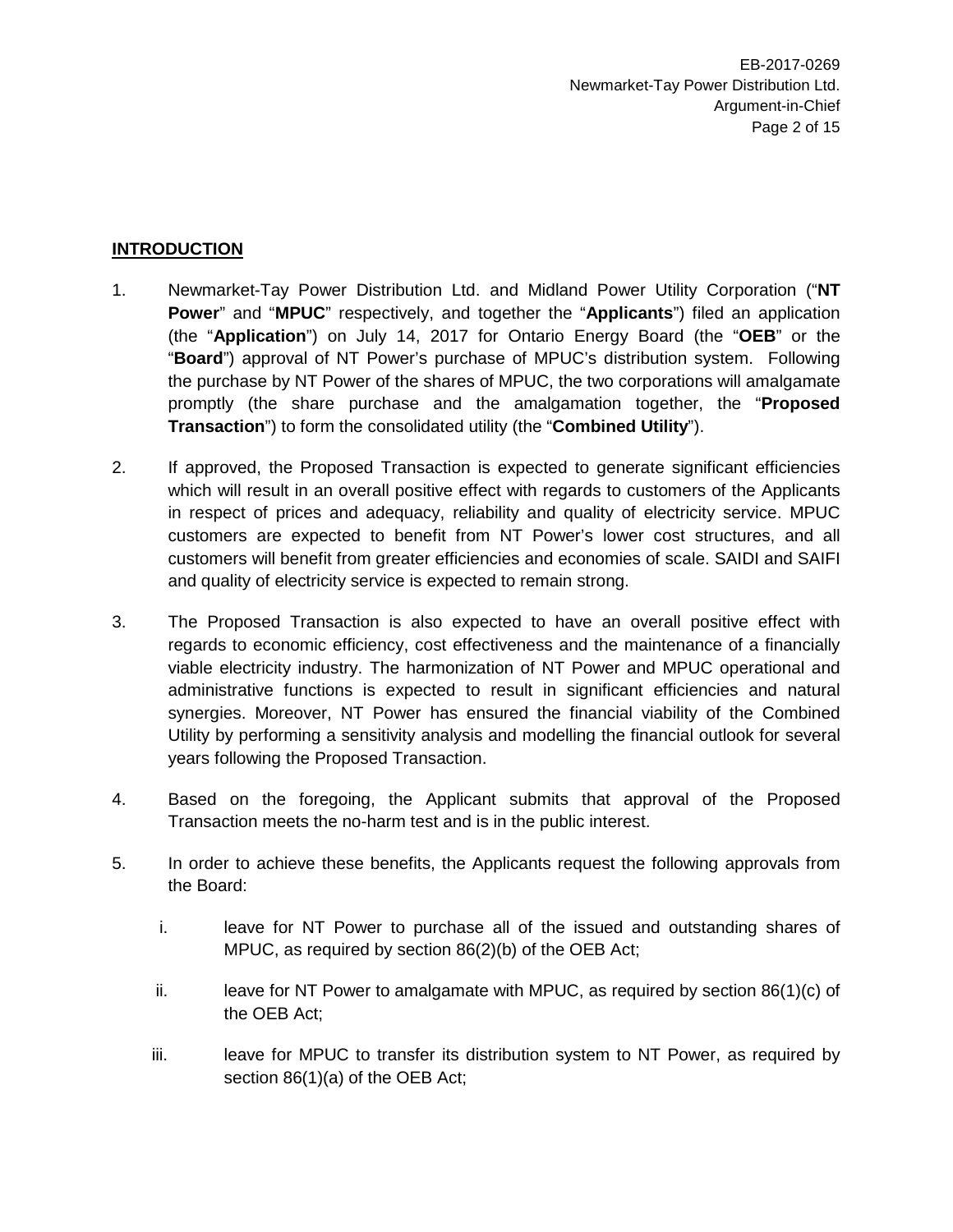- iv. approval for MPUC to transfer its rate order to NT Power, as required by section 18(1) of the OEB Act;
- v. cancellation of MPUC's electricity distribution licence pursuant to section 77(5) of the OEB Act; and
- vi. amendment of NT Power's electricity distribution licence pursuant to section 74 of the OEB Act, in order to add the current service area of MPUC to NT Power's electricity distribution licence.
- 6. The Application also requests the following relief:
	- Approval of a ten-year deferral period for the rebasing of MPUC rates and the rates of the Combined Utility.
	- Approval of an earnings-sharing plan which would be implemented in the case of earnings above 300 basis points in years six to ten of the deferral period;
	- Approval of a deferral and variance account to track excess earnings in years six to ten of the deferral period;
	- Approval to continue with current rate riders approved by the OEB for NT Power and MPUC; and
	- Approval to continue with the current deferral and variance accounts approved by the Board for all Ontario local distribution companies and for NT Power and MPUC specifically.
- 7. The Application has been made in order to obtain OEB approval for NT Power's purchase of all of the issued and outstanding shares of MPUC pursuant to a Share Purchase Agreement entered into between NT Power and the Town of Midland on June 1, 2017.
- 8. The Board's Procedural Order No. 1 in this proceeding dated October 30, 2017 approved the School Energy Coalition ("**SEC**") as an intervenor and provided for written interrogatories and responses to interrogatories. The Applicants filed responses to interrogatories on December 6, 2017.
- 9. Procedural Order No. 2 in this proceeding dated February 2, 2018 ("**Procedural Order 2**"), provided for further interrogatories to be filed by OEB Staff, which interrogatories were answered by the Applicants on February 23, 2018. Procedural Order 2 also provided for argument-in-chief from the applicants, as well as for submissions from SEC and OEB Staff and reply submissions from the Applicants.
- 10. This argument-in-chief is made pursuant to Procedural Order 2, and is organized as follows: first, the background to Ontario local distribution company ("**LDC**")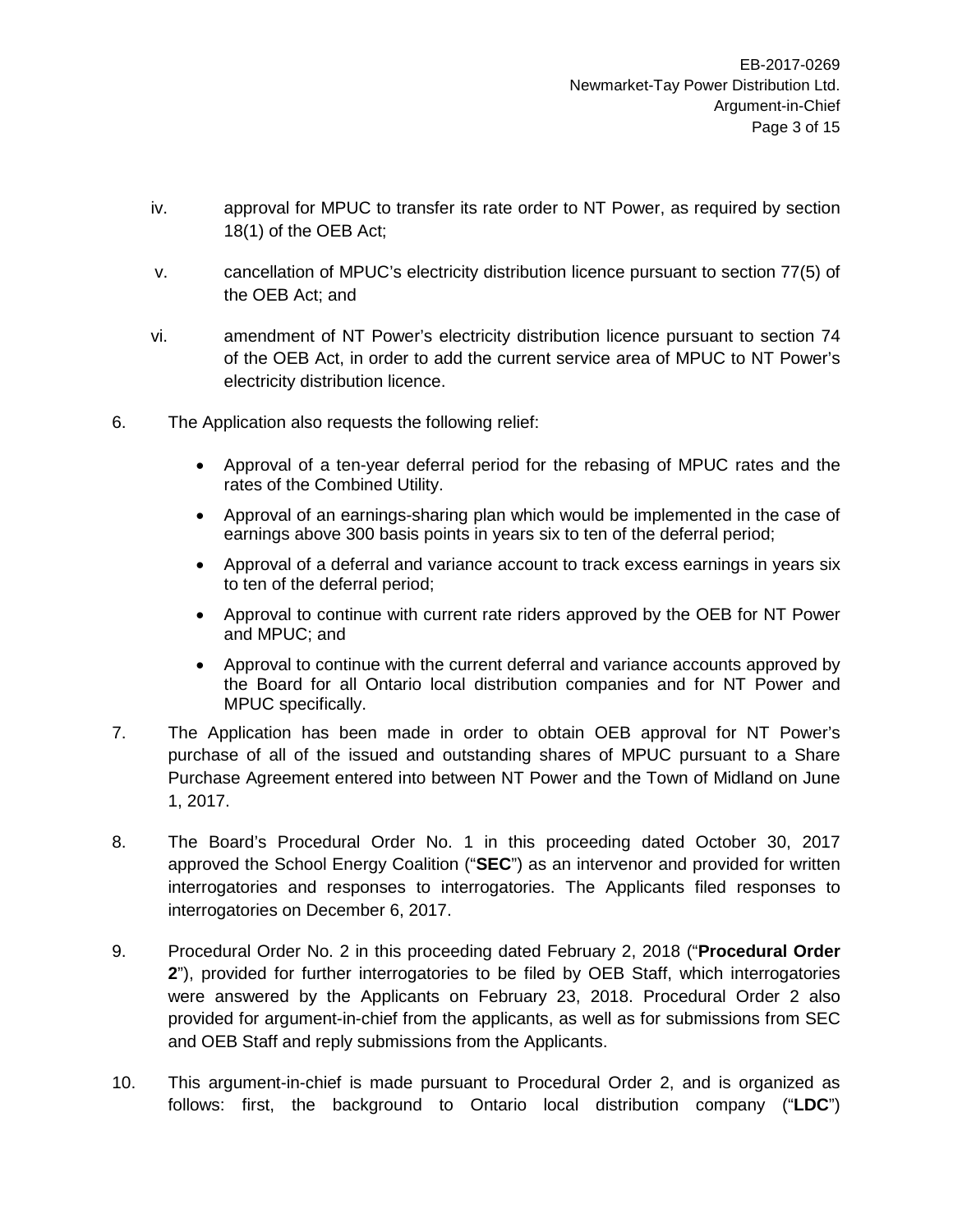consolidations is described. Following this, the Board's test for determining whether a consolidation transaction is in the public interest is set out, and this test is then applied to the evidence before the Board in this proceeding. Finally, rate considerations are discussed.

# *Context – Distribution Sector Consolidation in Ontario*

11. The Board's March 26, 2015 Report of the Board on Rate-Making Associated with Distributor Consolidation (the "**Consolidation Report**") summarizes recent Ontario government-commissioned reports as well as Ontario government statements regarding Ontario LDC consolidation as follows:

> The report of the Ontario Distribution Sector Review Panel, issued in December 2012, set out a vision for consolidation resulting in the less costly and more efficient delivery of electricity, with a predicted cost savings of \$1.2 billion over the next ten years. When the Minister of Energy responded to the Panel's report, he indicated that he expected that the sector would find ways to achieve those savings through more efficient service delivery, including negotiated consolidations. This view was carried forward in the government's December 2013 Long Term Energy Plan ("**LTEP**"), where it is stated that the government expects electricity distributors to pursue innovative partnerships and transformative initiatives that will result in savings for electricity ratepayers. […]

> On November 13, 2014, the Advisory Council on Government Assets issued its findings which included the view that consolidation was needed to encourage modernization of the electricity distribution system.<sup>1</sup>

- 12. As a result of the above-described government policy expectations as well as OEB consultations and expectations "that the distribution sector should continue to seek out efficiencies especially through consolidation", the OEB issued the *Handbook to Electricity Distributor and Transmitter Consolidations* (the "**Handbook**").
- 13. The Handbook further describes the conclusions of the various reports on Ontario LDC consolidation as follows:

The Commission on the Reform of Ontario's Public Services, the Distribution Sector Review Panel and the Premiers Advisory Council on Government Assets have all recommended a reduction in the number of local distribution companies in Ontario and have endorsed consolidation. According to these reports,

 $1$  Consolidation Report, page 3.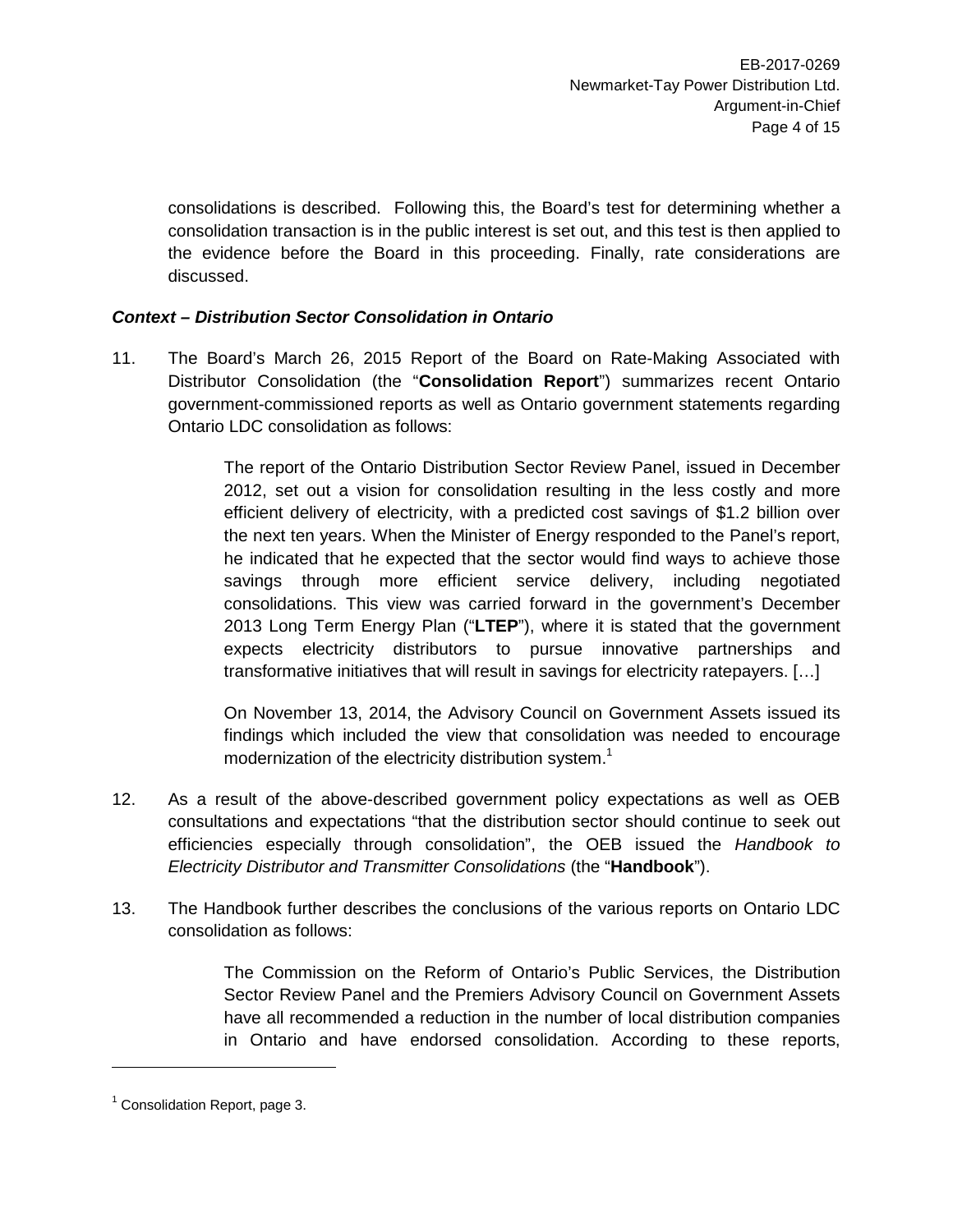consolidation can increase efficiency in the electricity distribution sector through the creation of economies of scale and/or contiguity. Consolidation permits a larger scale of operation with the result that customers can be served at a lower per customer cost. Consolidations that eliminate geographical boundaries between distribution areas result in a more efficient distribution system.<sup>2</sup>

- 14. In addition to the increased efficiencies through creation of economies of scale and a more efficient distribution system as a result of elimination of geographical boundaries noted above, the Handbook also notes the following benefits of consolidation:
	- i. Consolidation will enable distributors to address challenges in an evolving electricity sector such as new technology requirements to meet customer expectations, changing dynamics in the electricity sector, and the need for asset renewal.<sup>3</sup>
	- ii. Delivery of public policy goals relating to electricity conservation and demand management, implementation of a smart grid and the promotion of the use and generation of electricity from renewable energy sources are public policy goals that require innovation and internal capacity that can be more cost effective for larger distributors to develop.
- 15. The above-described background is the context in which this application is made to the Board. As demonstrated by the evidence in this proceeding and this argument-in-chief, the Proposed Transaction is expected to generate the benefits expected by the Ontario government and the OEB as a result of consolidation.

# **THE BOARD'S TEST IN A SECTION 86 APPLICATION**

16. The scope of issues that the Board considers in determining whether to grant leave in a Mergers, Acquisitions, Amalgamations and Divestitures application under section 86 of the OEB Act was established in RP-2005-0018/EB-2005-0234/EB-2005-0254 and EB-2005-0257 (the "**Combined Decision**"). In the Combined Decision, the Board determined that the "no harm" test is the appropriate test to be applied to a section 86 application. More specifically, the Board explained that its mandate in these matters is to consider:

<sup>2</sup> Handbook, page 1.

<sup>&</sup>lt;sup>3</sup> Handbook, page 1.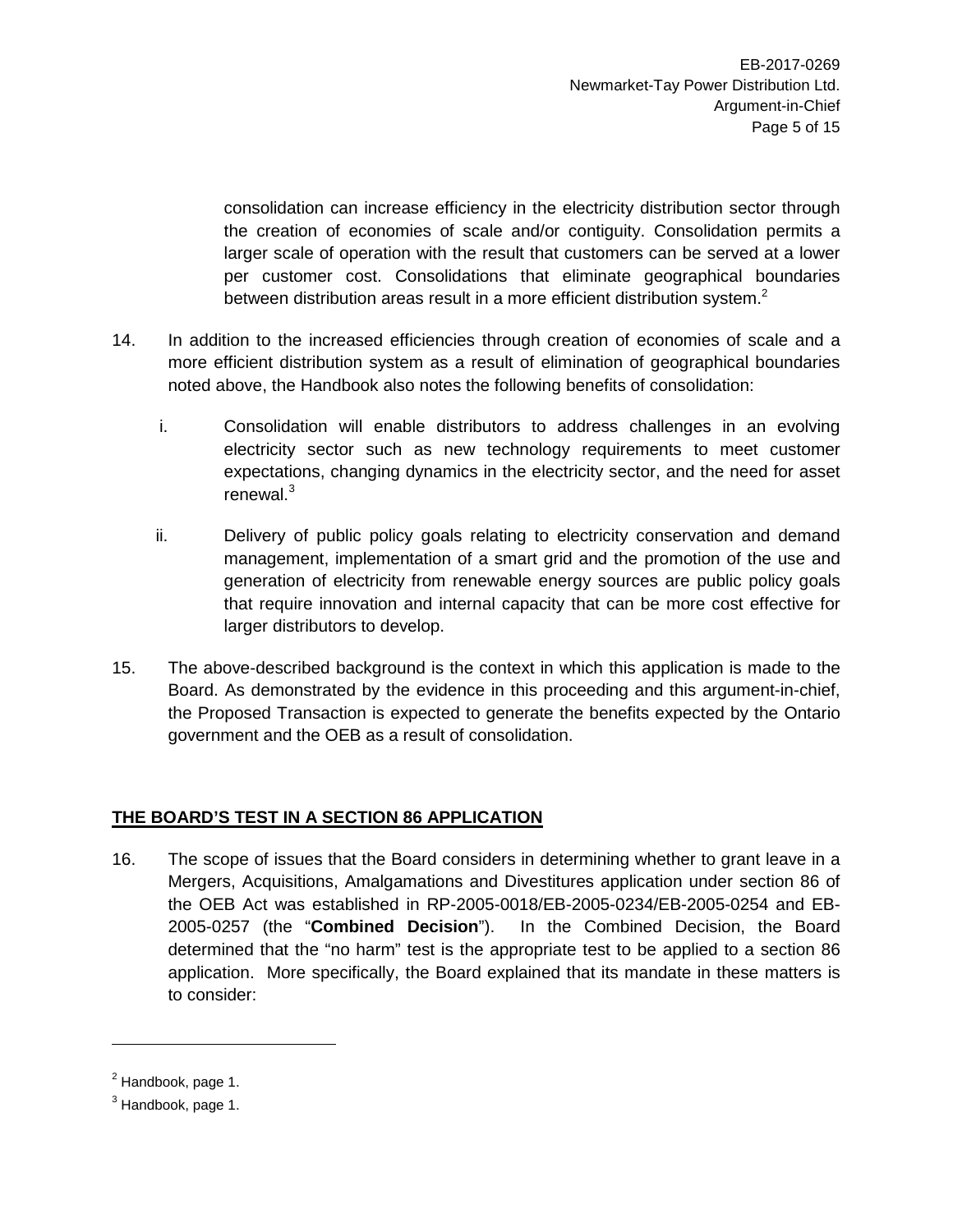Whether the transaction that has been placed before it will have an adverse effect relative to the status quo in terms of the Board's statutory objectives. It is not to determine whether another transaction, whether real or potential, can have a more positive effect than the one which has been negotiated to completion by the parties. In that sense, in section 86 proceedings of this nature the Board equates "protecting the interests of consumers" with ensuring there is "no harm to consumers."<sup>4</sup>

17. The Handbook as well as the recent Board decision in EB-2016-0025 approving the formation of the newly-formed Alectra Utilities<sup>5</sup> (the "Alectra Decision and Order") explains why it is the Board's first two statutory objectives that are key in a s. 86 application (emphasis added):

> While the OEB has broad statutory objectives, in applying the no harm test, the OEB's review primarily focuses on the impacts of the proposed transaction on price and quality of service to customers, and the cost effectiveness, economic efficiency and financial viability of the consolidating utilities. The OEB considers this an appropriate approach, given the performance-based regulatory framework under which regulated entities are required to operate and the OEB's existing performance monitoring framework.

> The OEB has implemented a number of instruments, such as codes and licences that ensure regulated utilities continue to meet their obligations with respect to the OEB's statutory objectives relating to conservation and demand management, implementation of smart grid, and the use and generation of electricity from renewable resources. With these tools and the existing performance monitoring framework, the OEB is satisfied that the attainment of these objectives will not be adversely affected by a consolidation and the no harm test will be met following a consolidation.<sup>6</sup>

18. Following the Combined Decision, the Board's practice is to apply the "no harm" test when it considers whether to grant leave in section 86 applications. Thus, the test in an application under section 86 of the OEB Act is whether harm may occur i) to ratepayers of the applicants, in consideration of prices and the adequacy, reliability and quality of electricity service; and ii) in relation to the economic efficiency and cost effectiveness in the generation, transmission, distribution, sale and demand management of electricity

<sup>&</sup>lt;sup>4</sup> Page 6, Combined Decision.

<sup>5</sup> EB-2016-0025, Decision and Order dated December 8, 2016.

 $^6$  See Handbook page 6 and Alectra Decision and Order at pages 5-6.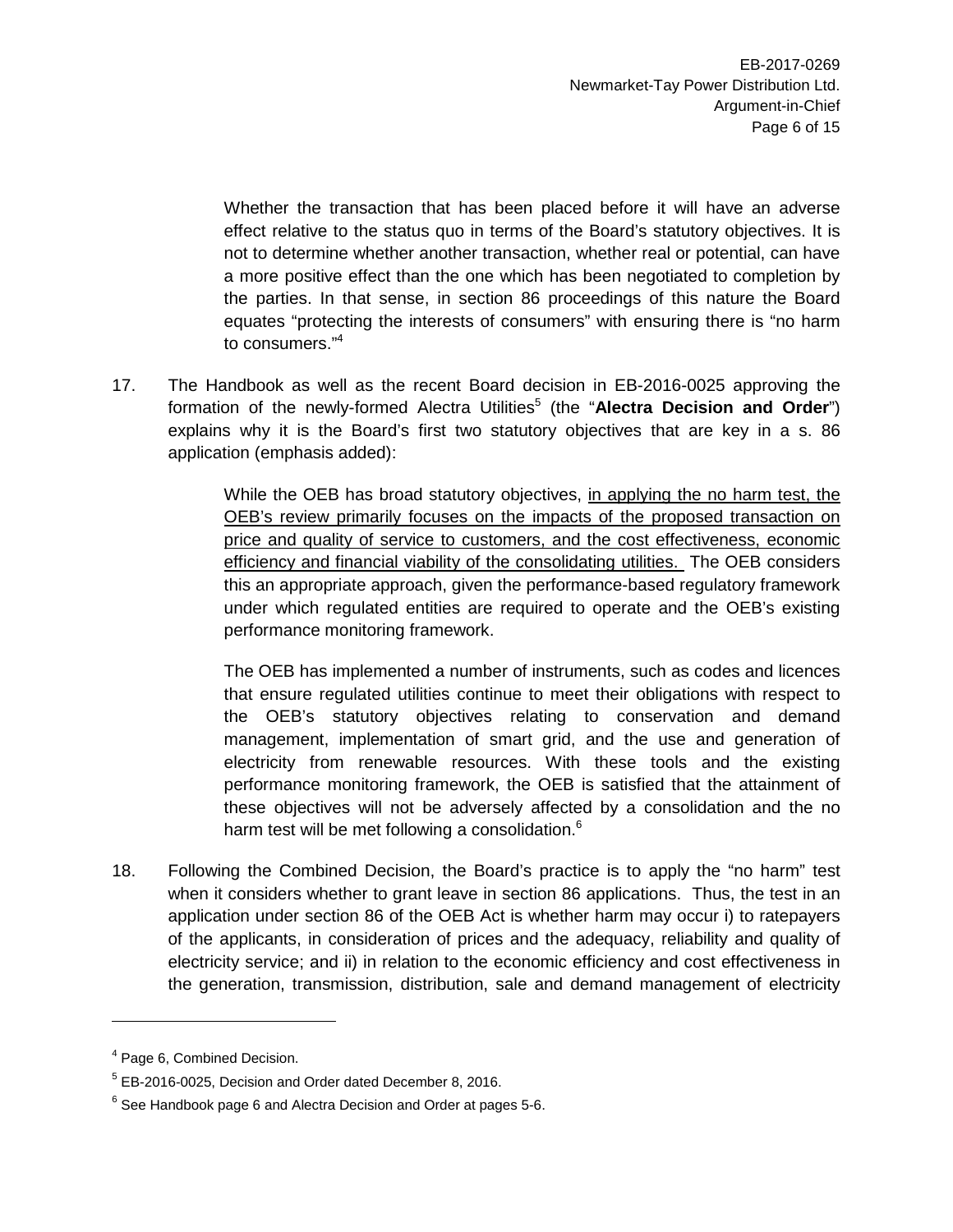and on the maintenance of a financially viable electricity industry. If the proposed transaction would have a positive or neutral effect on the attainment of the Board's statutory objects, the application should be granted.

- 19. The evidence in this proceeding demonstrates that the Proposed Transaction is expected to have a positive effect on the attainment of the Board's statutory objectives and therefore passes the "no-harm" test. NT Power's evidence in this proceeding is grouped into three categories relevant to the no-harm test. These are the following:
	- i. Price, Cost Effectiveness and Economic Efficiency
	- ii. Reliability and Quality of Electricity Service
	- iii. Purchase Price and Financial Viability
- 20. Thesecategories are the same as those used by the Board in the Alectra Decision and Order.
- 21. Following the consideration of how the evidence in this proceeding demonstrates that the no-harm test is met, rate considerations and the Applicant's proposed earnings sharing mechanism are discussed.

# *Price, Cost Effectiveness and Economic Efficiency*

- 22. During the deferred rate rebasing period, customers in the MPUC service area will have their rates set pursuant to the price cap adjustment as calculated using MPUC's current cohort (cohort 4).<sup>7</sup> NT Power customers will have rates set pursuant to the annual IR index rate setting mechanism, until a different option is selected, if any, by way of application to the OEB.<sup>8</sup>
- 23. At the time of rebasing of the Combined Utility, customers will benefit from the following significant efficiencies and natural synergies, which are expected to result in a downward pressure on rates:

<sup>&</sup>lt;sup>7</sup> Staff IRR 17. As indicated in Staff IRR 17, should the Board find this approach unacceptable, NT Power would be amenable to the Board requiring that MPUC's rates be adjusted during the deferral period by the Annual IR Index adjustment, instead of the price cap mechanism adjustment.

<sup>&</sup>lt;sup>8</sup> For more detail see "Rate Considerations" below.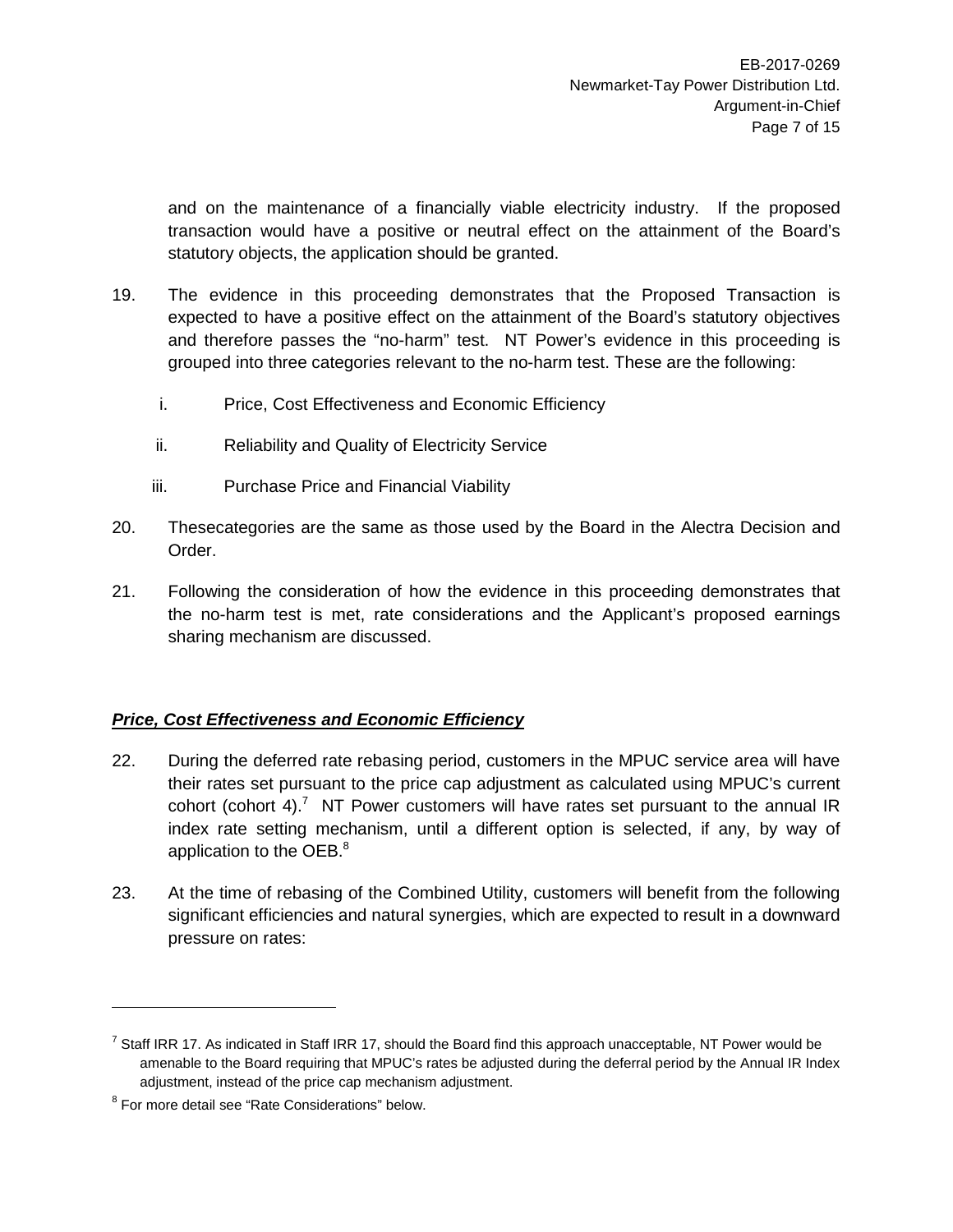- i. **Lower cost structures** as the MPUC service area, over time, moves to be more in line with current NT Power cost structures. MPUC is currently operating in the OEB's cohort 4 efficiency cohort and NT Power is operating in the OEB's efficiency cohort  $2<sup>9</sup>$  Efficiencies resulting from lower cost structures over time are expected to result in annual OM&A reductions of \$248 thousand to \$1,424 thousand.<sup>10</sup> NT Power also has a significantly lower OM&A per customer than MPUC.<sup>11</sup>
- ii. **Efficiencies created as a result of contiguous service territories and intertwined communities:** NT Power's service territory in the Township of Tay ("**Tay**") is contiguous to MPUC's service territory. NT Power currently has existing assets serving many customers abutting the current MPUC service territory.<sup>12</sup> The consolidation will allow for harmonization of operational and administrative facilities in the current MPUC and Tay service areas, resulting in economies of scale at the field and operational levels.<sup>13</sup> Specifically, the following efficiencies are expected to result in a downward pressure on rates:<sup>14</sup>
	- a. rationalization of space requirements as a result of the elimination or repurposing of duplicate facilities such as service and operating centres;
	- b. more efficient scheduling of operating and maintenance work and dispatch crews over a larger service area. NT Power and MPUC currently share a pool of staff to support after hours service. Post transaction, a further efficiency will be realized as the need for a sub foreman position in NT Power's Tay service area will be redeployed as a lead hand or line person position $15$ ;
	- c. more efficient utilization of work equipment (e.g., trucks and other tools), leading to lower capital replacement needs over time; and

<sup>12</sup> Application page 24.

<sup>&</sup>lt;sup>9</sup> Application page 19.

<sup>&</sup>lt;sup>10</sup> Board Staff IRR 6 and Board Staff IRR 7.

<sup>&</sup>lt;sup>11</sup> Application page 23-24.

<sup>&</sup>lt;sup>13</sup> Application page 25.

<sup>&</sup>lt;sup>14</sup> Application page 25; SEC IRR 4.

<sup>&</sup>lt;sup>15</sup> See SEC IRR 6.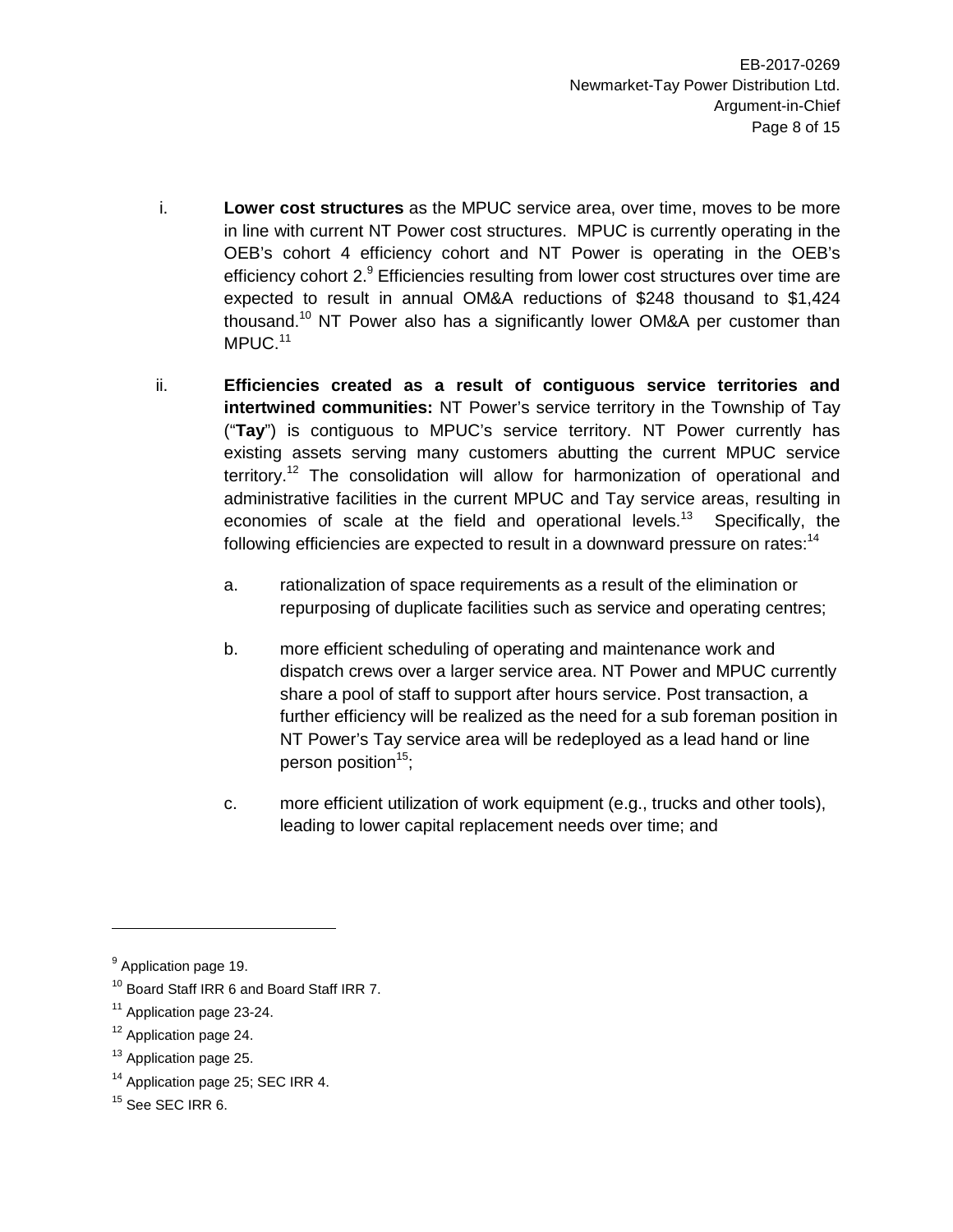- d. elimination of the service area boundary between MPUC and the Tay service areas, which will allow for more rational and efficient planning and development of the distribution system.
- iii. **Other efficiencies created by consolidation not specifically linked to contiguous service territories** are also expected to result in significant cost savings. Specifically, the following efficiencies are expected:<sup>16</sup>
	- a. safety the safety of employees and the public is the highest priority within any LDC. Existing employee and public programs would be combined to maintain the highest standards while gaining cost efficiencies in delivery of the combined programs;
	- b. one integrated management team;
	- c. one LDC board of directors;
	- d. efficiencies gained in relation to after-hours service staff;
	- e. integration of the MPUC and NT Power smart meter systems;
	- f. reduction in fleet and associated maintenance costs;
	- g. software licensing and maintenance costs particularly for the GIS and accounting systems;
	- h. professional fees cost savings from having to prepare only one set of financial statements and requiring only one audit. In addition, the Combined Utility would benefit from having to pay fewer general legal expenses;
	- i. regulatory the Combined Utility would have only one set of regulatory filings;
	- j. consolidation of the Tay and Midland operations and administrative facilities (currently located 6 km apart) resulting in premises cost savings; and

 $16$  Application page 26, see also efficiencies by business operations unit: Staff IRR 7 and comparative cost analysis breakdown: SEC IRR 4.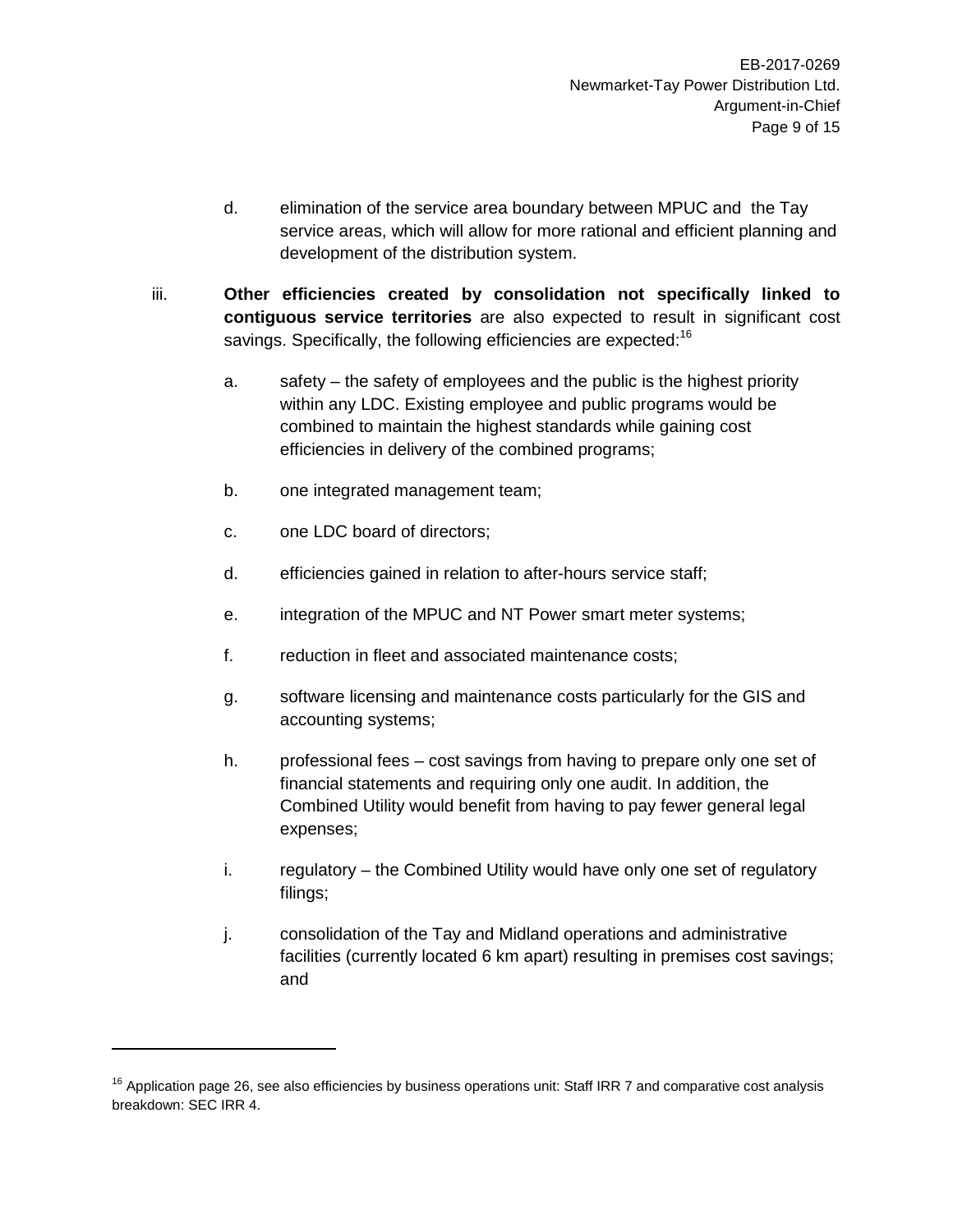- k. capacity NT Power can leverage its current distribution capacity and proximity to MPUC distribution systems to provide immediate enhancements in distribution flexibility.
- 24. Moreover, as a result of the Midland service territory being contiguous with Tay, there is the potential for the Combined Utility to connect the Tay and MPUC service territories directly to the IESO controlled-grid at Waubashene transformer station. As soon as practicable following the closing of the Proposed Transaction, the Combined Utility will begin operational discussions with Hydro One Networks Inc. ("**HONI**") and prepare a working plan to connect the Tay and MPUC service territory directly to the IESO controlled-grid. If successfully implemented, the plan would result in significant benefit to MPUC customers, as well as NT Power customers by the elimination of costs attributable to embedded distribution. In particular, NT Power estimates that the elimination of losses related to embedded distribution could result in a three percent average savings on MPUC customers' overall electricity bills.<sup>17</sup>

# *Reliability and Quality of Electricity Service*

- 25. NT Power expects to be in a position to maintain strong reliability measures in both System Average Interruption Duration Index ("**SAIDI**") and System Average Interruption Frequency Index ("**SAIFI**") metrics in both NT Power and Midland's current service territories following the Proposed Transaction.<sup>18</sup> SAIFI and SAIDI results for the year ending 2015 indicate that NT Power customers benefit from superior reliability characterized by fewer outages and shorter durations when compared to many other Ontario utilities.<sup>19</sup> Moreover, NT Power's SAIDI and SAIFI statistics in recent years were stronger than MPUC's except for 2014 and 2015 where MPUC had exceptionally good reliability.<sup>20</sup>
- 26. Like all Ontario utilities, NT Power measures service quality indicators as prescribed by the OEB. For the 2015 reporting year, in all categories related to quality of service, NT Power's performance is at or above the OEB's standard.<sup>21</sup>

<sup>&</sup>lt;sup>17</sup> See Application page 20 and Staff IRR 9.

<sup>&</sup>lt;sup>18</sup> Application page 20-21.

<sup>&</sup>lt;sup>19</sup> Application page 20.

 $20$  Staff IRR 10.

<sup>&</sup>lt;sup>21</sup> Application page 21, Staff IRR 11.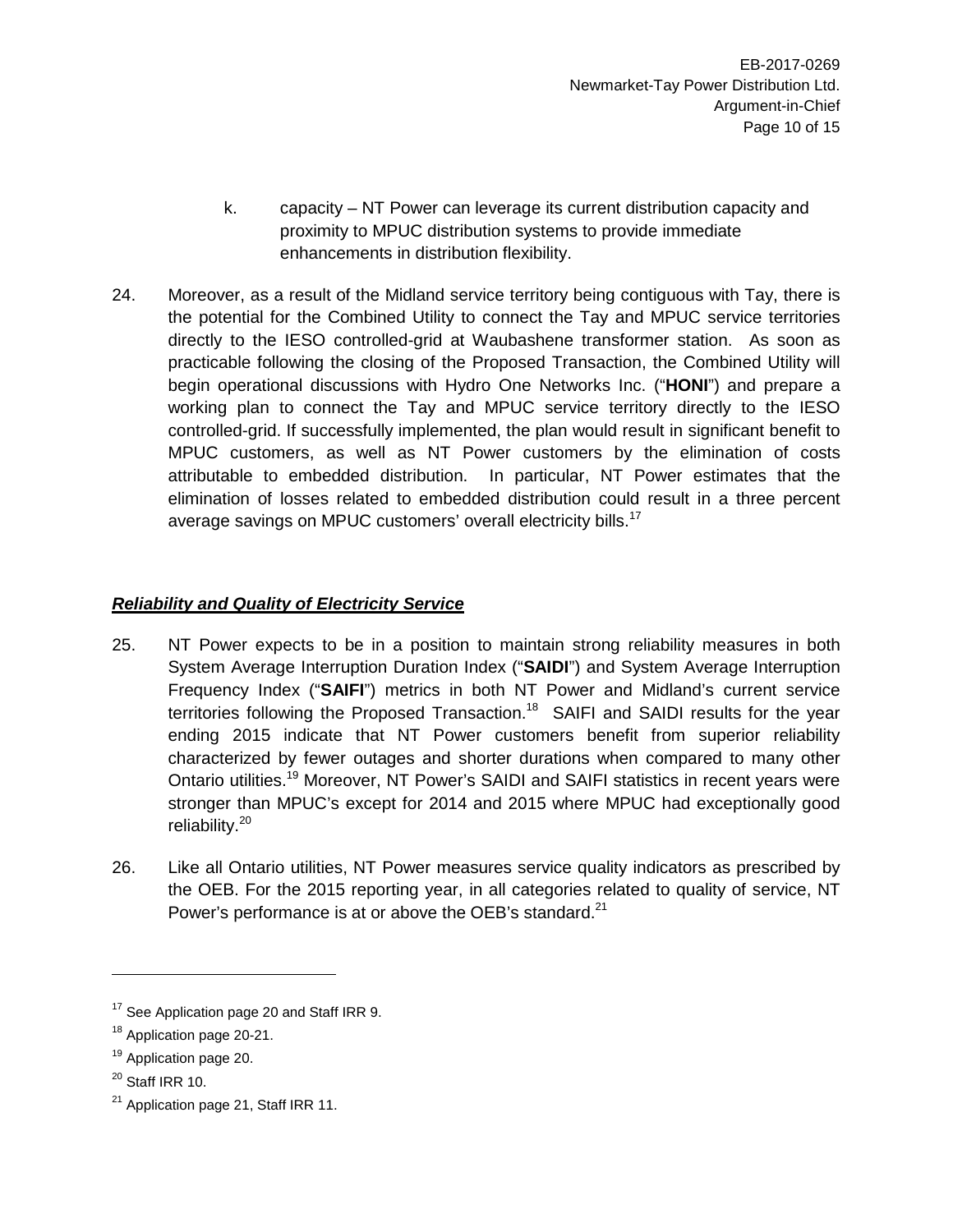- 27. Moreover, NT Power has a strong culture of customer service. NT Power engages an independent survey firm to give it greater insight into how its customers view the service they receive from NT Power. In NT Power's latest survey for 2017, customers of NT Power reported an overall customer satisfaction of 91 percent, a score that is higher than Ontario and national benchmarks for electric utilities. Customer interactions were also measured by a "customer experience performance rating" that evaluated their experiences with the utility. In this measure, NT Power again recorded scores higher than Ontario and national benchmarks. $^{22}$
- 28. The above-described excellence in customer service is expected to continue following the Proposed Transaction. $23$
- 29. Finally, NT Power will retain the local knowledge of existing MPUC staff. This local knowledge, in combination with NT Power's Tay service area operations and staff, will allow NT Power to operate the distribution system in a manner which is expected to maintain or improve reliability.<sup>24</sup>
- 30. Moreover, if successfully implemented, NT Power's plan to connect the Tay and MPUC service territories directly to the IESO controlled-grid could also improve reliability. Given that all of the feeders supplying the MPUC and Tay service areas are shared with and owned by HONI, repair of any failure on the shared portions must be attended to by HONI and subject to the availability of HONI resources. Should the feeders supplying Midland and Tay be dedicated and owned by the Combined Utility, then the Combined Utility's local resources could attend to any failures. This is expected to reduce outage times for these types of failures and result in improved reliability. $25$

<sup>&</sup>lt;sup>22</sup> Application page 21-22.

<sup>&</sup>lt;sup>23</sup> Application page 21-22.

<sup>&</sup>lt;sup>24</sup> Application page 21 and 24, Staff IRR 8.

 $25$  Staff IRR 9.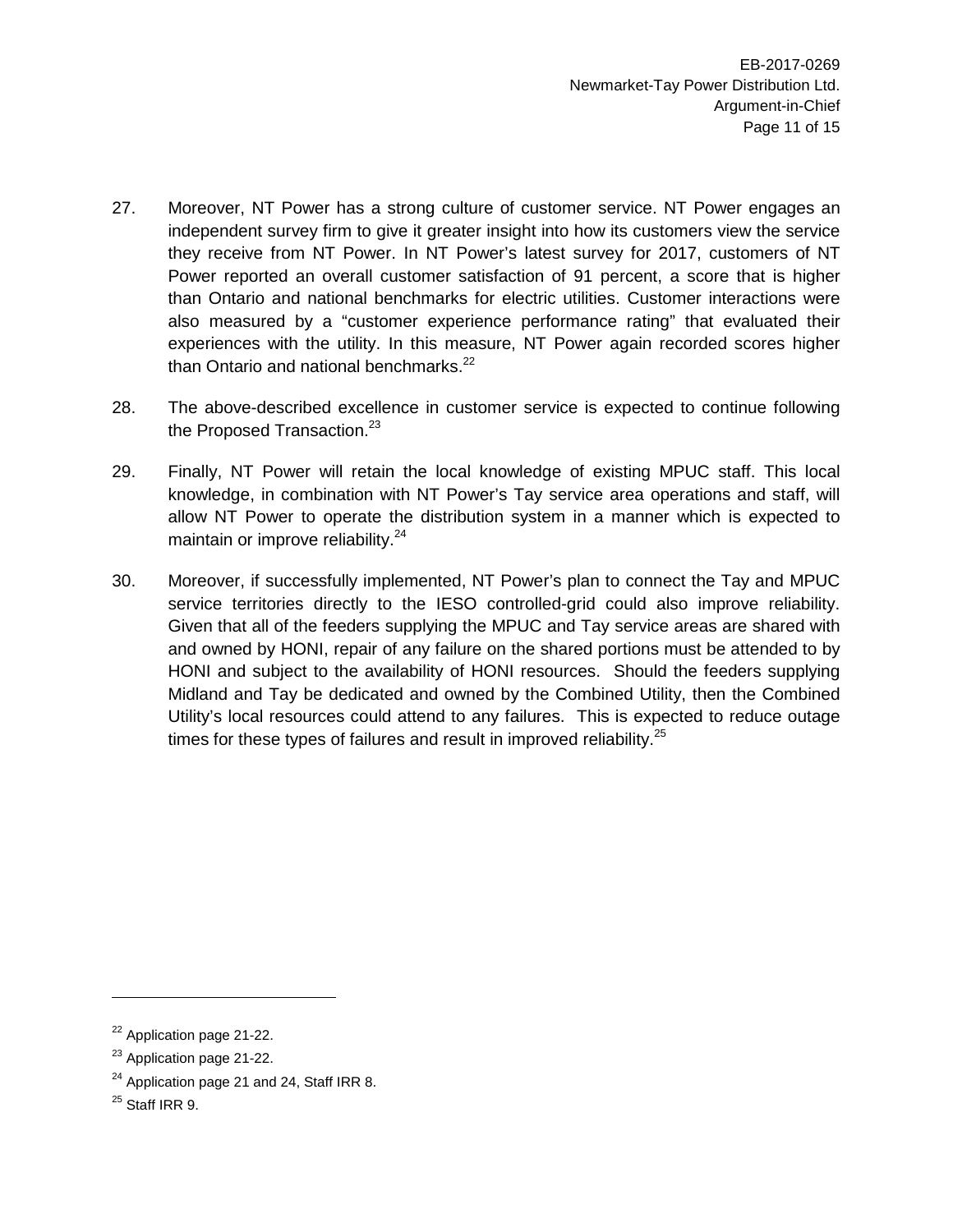### *Purchase Price and Financial Viability*

#### *Purchase Price Premium and Transaction Costs*

- 31. The purchase price premium, including the additional \$200,000 to be paid to the Town of Midland to cover the Town of Midland's transaction costs, will not be recovered through rates. $^{26}$
- 32. NT Power is financing the acquisition cost consisting of MPUC's book value, premium and transaction costs and expenses through cash and new term debt. The debt will be amortized over twenty-five years. The cash portion of the acquisition cost will be used to partially fund the premium and transaction costs and expenses.<sup>27</sup>
- 33. The Combined Utility will account for the debt in two components: a premium and transaction costs and expenses component and a book value component. During the deferred rebasing period, efficiencies will increase ROE and this increase will be used to fund the amortization of the premium and transaction costs and expenses component. The residual amortization of the premium and transaction costs and expenses component from year eleven onwards will continue to be funded from ROE. This accounting treatment will ensure that ratepayers will pay no portion of the premium and the transaction cost and expenses. $^{28}$

# *Financial Viability*

34. NT Power has ensured the financial viability for the Combined Utility by modelling the financial outlook for several years post-amalgamation<sup>29</sup> as well as performing a sensitivity analysis for the Combined Utility.<sup>30</sup> The financial projections and ratios include the new term debt which will be obtained to finance the Proposed Transaction.<sup>31</sup> The financing for the proposed transaction is available as shareholder debt is being subordinated and postponed, which results in NT Power having a 2016 third party debt to capital ratio of 6.7%.<sup>32</sup> NT Power has up to \$50M of financing capacity available.<sup>33</sup>

 $26$  Staff IRR 2; Staff supplementary IRR 5.

<sup>&</sup>lt;sup>27</sup> Staff supplementary IRR 5.

<sup>&</sup>lt;sup>28</sup> Staff supplementary IRR 5.

 $29$  Staff IRR 12.

<sup>&</sup>lt;sup>30</sup> Staff supplementary IRR 6.

<sup>&</sup>lt;sup>31</sup> Staff supplementary IRR 6.

<sup>&</sup>lt;sup>32</sup> Staff supplementary IRR 7.

<sup>&</sup>lt;sup>33</sup> Staff supplementary IRR 7.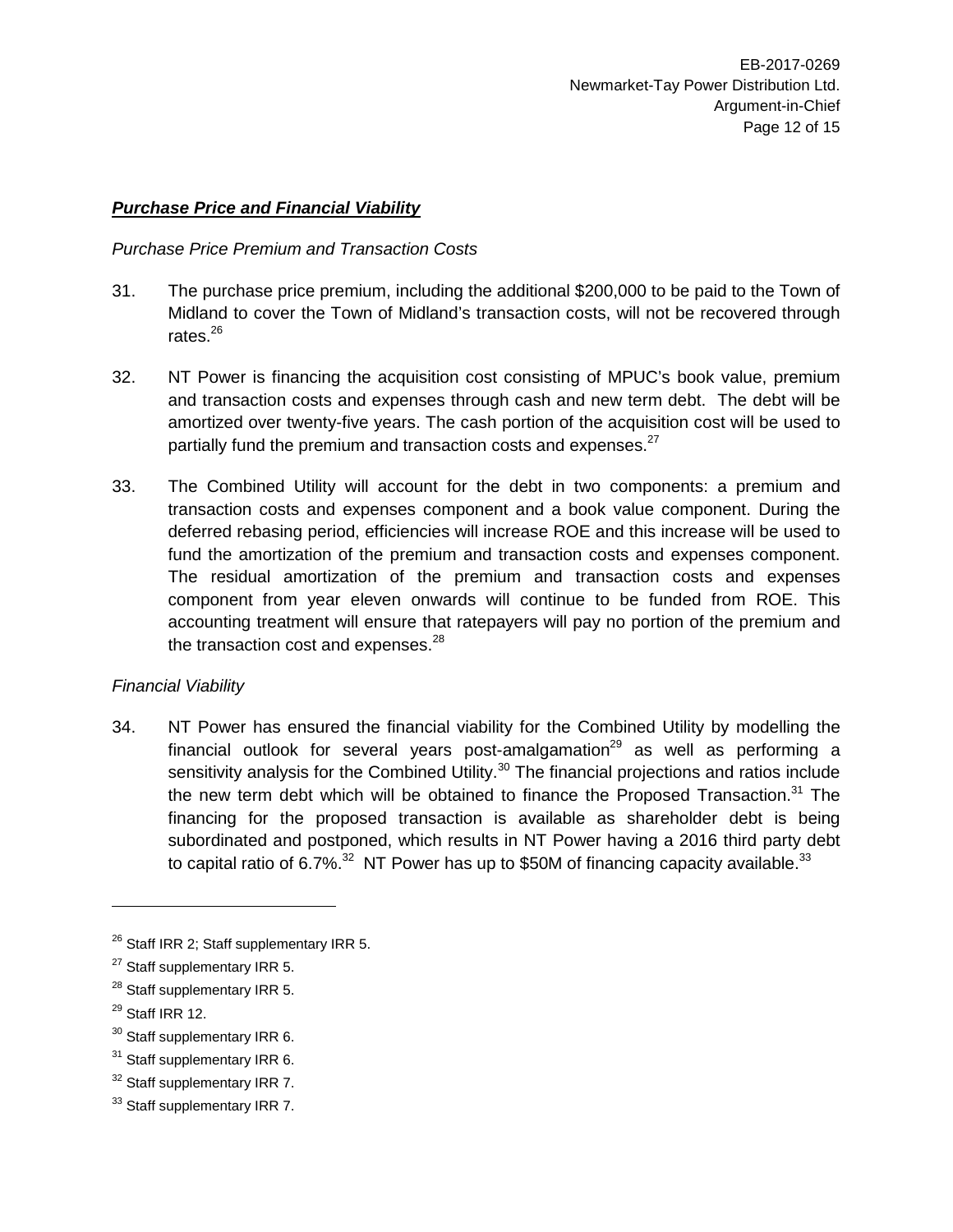### *Other considerations – support of economic development in Midland*

- 35. NT Power supports economic development in the communities in which it operates.<sup>34</sup> NT Power is committed to shopping locally when it is economic to do so using transparent and fair charge out rates.<sup>35</sup>
- 36. Other initiatives are achieved in two ways: participation in utility coordination and planning to ensure electric distribution construction projects are well coordinated with municipal, gas, and telecom infrastructure such that new development is serviced in a timely and efficient manner. This coordination and planning provides an efficient process for new business developers, is in keeping with good utility practice, and is included within rates.<sup>36</sup>
- 37. As part of NT Power's Conservation Demand Management ("**CDM**") activities, NT Power works with local Chambers of Commerce and municipal governments to showcase the communities it serves as efficient and economic places to do business through offering an easily accessed and complete suite of energy conservation programs. $37$

#### *Rate considerations and earnings sharing mechanism*

38. During the deferred rate rebasing period, customers in the MPUC service area will have their rates set pursuant to the price cap adjustment as calculated using MPUC's current cohort (cohort 4). $38$  NT Power customers will have rates set pursuant to the annual IR index rate setting mechanism, until a different option is selected, if any, by way of application to the OEB.<sup>39</sup>

<sup>&</sup>lt;sup>34</sup> See Schedule 6.3 of Share Purchase Agreement (included at Schedule E of the Application).

<sup>&</sup>lt;sup>35</sup> Staff IRR 3.

 $36$  Staff IRR 3.

 $37$  This is allowable outreach under the current CDM Framework and is funded through NT Power's CDM budget. See Staff IRR 3.

 $38$  Staff IRR 17. As indicated in Staff IR 17, should the Board find this approach unacceptable, NT Power would be amenable to the Board requiring that MPUC's rates be adjusted during the deferral period by the Annual IR Index adjustment, instead of the price cap mechanism adjustment.

 $39$  As set out in Staff IRR 16 b), NT Power is currently setting its rates pursuant to the Annual IR Index rate setting mechanism. Pursuant to the Consolidation Report and the Handbook, a distributor who is a party to a consolidation transaction and who is on the Annual IR Index will continue to have rates based on the Annual IR Index during the deferral period, until it selects a different rate-setting option (see Handbook page 14 and Consolidation Report page 11). Therefore, NT Power may select to migrate from its existing plan to a different option, but a final decision on this has not been made at this time.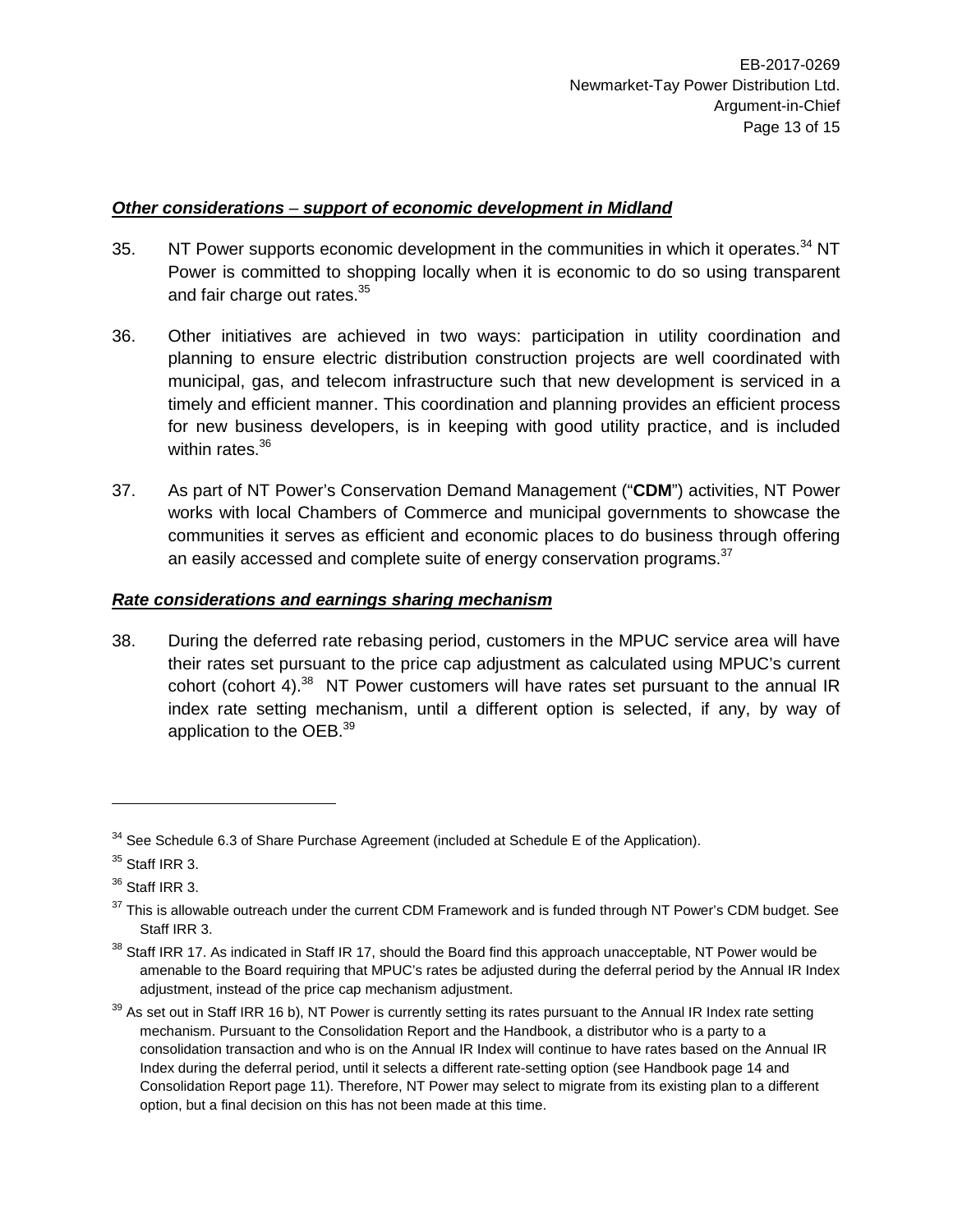- 39. As required by Board policy as set out in the Handbook and the Consolidation Report, the Combined Utility proposes to implement an earnings sharing mechanism if earnings in years 6 to 10 of the deferred rate rebasing period are more than 300 basis points above the Combined Utility's annual  $ROE<sub>140</sub>$
- 40. NT Power proposes to record any excess earnings in a deferral and variance account (the "**ESM Account**") in years six through ten of the deferred rebasing period. NT Power requests that the Board approve a deferral and variance account for this purpose, or; if the Board prefers, NT Power can request that the Board approve the ESM Account at a later date (i.e., in approximately 5 years when the account is needed).
- 41. Subsequently, when rebasing occurs, NT Power proposes to use the amounts in the ESM Account towards any rate mitigation measures required as determined by the Board at the time of rebasing and in accordance with rate-making principles.<sup>41</sup>
- 42. In other words, NT Power proposes that the amounts in the ESM Account be first used towards any customers for whom it is found that rate mitigation is needed at the time of rebasing of the Combined Utility. Should it be found by the Board at the time of rebasing that rate mitigation is not needed in relation to any customers, NT Power would propose to distribute the amounts in the ESM Account to all customers, in a manner acceptable to the Board at the time of rebasing. Should amounts in the ESM Account be greater than the amount required to cover any rate mitigation measures directed by the Board, the excess amount is proposed to be distributed to all customers, in a manner acceptable to the Board.<sup>42</sup>
- 43. The Applicants submit that the proposed ESM is preferable to the ESM set out in the Handbook for two reasons:
	- i. Under the Applicants' proposal, the rate impact of any mitigation measures required at the time of rebasing would be lessened by amounts, if any, in the ESM account. In other words, if there are amount in the ESM account, instead of refunding these amounts to customers in each of years 6-10 and then potentially requiring all customers to fund mitigation measures through their rates in year 11 at the time of rebasing, customers' rates in years 6-10 would remain stable and in year eleven, if mitigation is required, rate adjustments required for mitigation

<sup>&</sup>lt;sup>40</sup> See Application page 30.

<sup>&</sup>lt;sup>41</sup> See Staff IRR 18.

<sup>&</sup>lt;sup>42</sup> See Staff IRR 18.